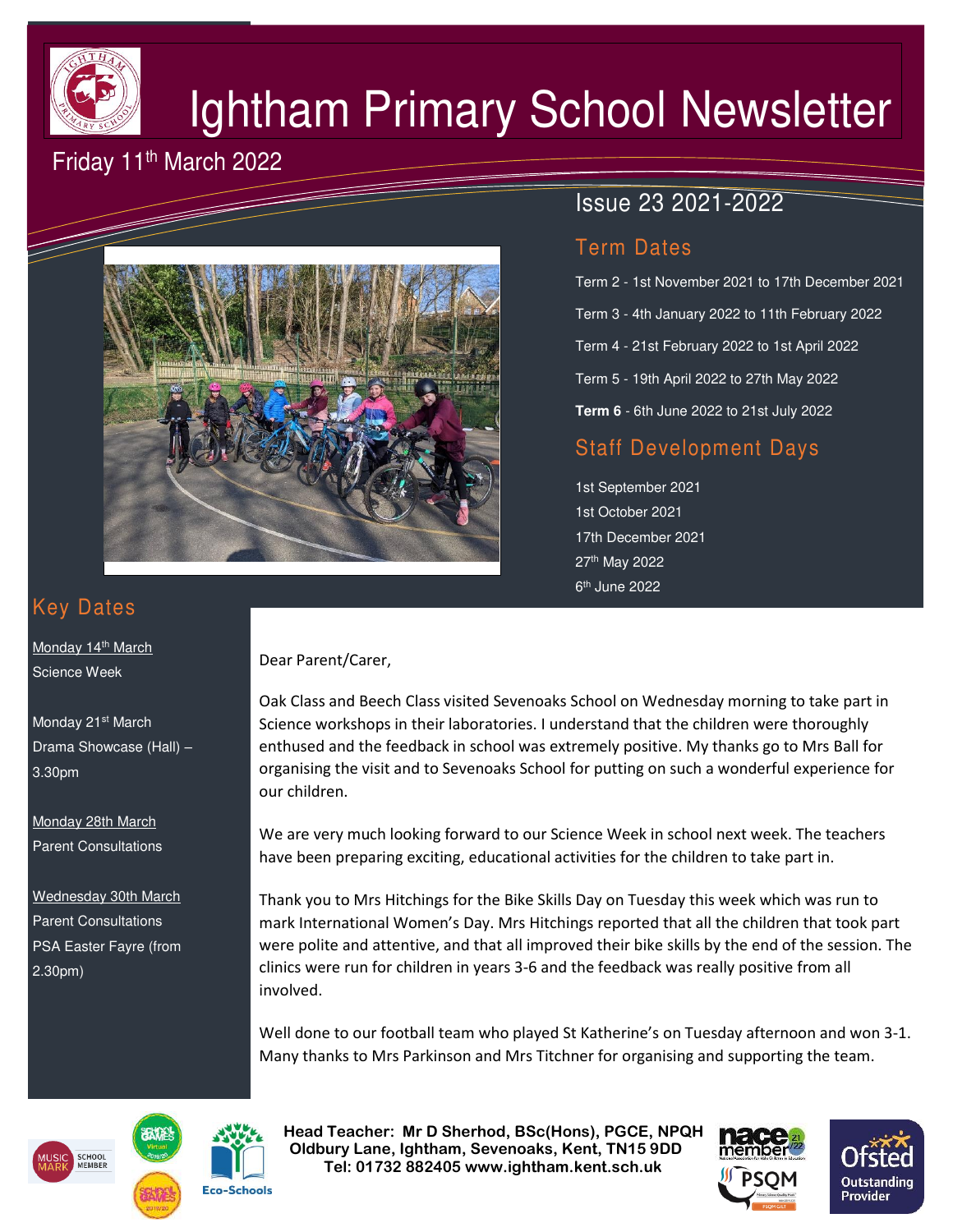## **Attendance**

Attendance for this week is as follows:

Acorn – 97.5%

Pine – 93.9%

Chestnut – 95.0%

Willow – 94.4%

 $E$ lm  $-$  83.9%

Beech – 95.6%

Oak – 92.8%

## Lateness

The number of "lates" recorded this week were as follows:

 $Acorn - 4$ 

Pine  $-2$ 

 $Chestnut - 0$ 

Willow – 2

 $E$ lm – 0

Beech - 0

Oak - 0



## Ightham Primary School Newsletter

#### **Ukraine**

Like us all, I am aghast at what is happening in Ukraine and my thoughts are with the people there. Please do let us know if your child or family is being directly affected by what is going on. An appeal letter went out today regarding donations and practical help.

#### **Red Nose Day – Friday 18th March**

We will be raising money for Comic Relief on Friday next week. Your child may wear a red nose into school and we request a minimum £1 donation for Comic Relief. Please note that all other usual school arrangements are in place such as school uniform.

#### **Whole school photograph – Jubilee Celebrations**

The School is currently making plans to celebrate the Queen's Jubilee later in the year. To mark the Jubilee, we would very much like to take a professional whole school photograph to display in school and more widely. I would therefore be delighted to hear from any parent who feels they may be able to help us with this. Please contact [admin@ightham.kent.sch.uk](mailto:admin@ightham.kent.sch.uk)

### **School Reading Books**

My thanks go to the PSA for agreeing to fund £2000 towards new books in school. The School is spending a further £3,000 on new books over the next few months. We do ask that, when books go home, they are looked after and returned in the same condition they went home. Reading scheme books are not cheap and I am aware that some books are not currently being returned from home. Please do be aware that we will request payment for books that are not returned to school. Failure to return books means that other children do not get to enjoy them. It also means the School has to replace books that are part of a scheme specifically designed to meet the needs of our children and help them with their phonics learning.

#### **Information for parents and carers on COVID-19 vaccination for at risk 5 to 11 year olds**  *We have been requested by the DfE to share this information with parents.*

Children aged 5 to 11 years who are in a clinical risk group or who live with someone who is immunosuppressed can get the COVID-19 vaccine, in line with advice set out by the [Joint](https://www.gov.uk/government/publications/priority-groups-for-coronavirus-covid-19-vaccination-advice-from-the-jcvi-30-december-2020/joint-committee-on-vaccination-and-immunisation-advice-on-priority-groups-for-covid-19-vaccination-30-december-2020?utm_source=8%20March%202022%20C19&utm_medium=Daily%20Email%20C19&utm_campaign=DfE%20C19)  [Committee on Vaccination and Immunisation \(JCVI\).](https://www.gov.uk/government/publications/priority-groups-for-coronavirus-covid-19-vaccination-advice-from-the-jcvi-30-december-2020/joint-committee-on-vaccination-and-immunisation-advice-on-priority-groups-for-covid-19-vaccination-30-december-2020?utm_source=8%20March%202022%20C19&utm_medium=Daily%20Email%20C19&utm_campaign=DfE%20C19) Eligible children include those with diabetes, immunosuppression, learning disabilities, and other conditions as outlined by the UK [Health Security Agency \(UKHSA\) in the Green Book.](https://www.gov.uk/government/publications/covid-19-the-green-book-chapter-14a?utm_source=8%20March%202022%20C19&utm_medium=Daily%20Email%20C19&utm_campaign=DfE%20C19)

Vaccinations help to increase protection against COVID-19, which is particularly important for those with underlying health conditions.

Further information is available in the [guide for parents of children aged 5 to 11 years](https://www.gov.uk/government/publications/covid-19-vaccination-resources-for-children-aged-5-to-11-years/a-guide-for-parents-of-children-aged-5-to-11-years-of-age-at-high-risk?utm_source=8%20March%202022%20C19&utm_medium=Daily%20Email%20C19&utm_campaign=DfE%20C19) published by UKHSA. We have published som[e frequently asked questions](https://educationhub.blog.gov.uk/2022/02/11/vaccinations-for-clinically-vulnerable-children-and-young-people-your-questions-answered/?utm_source=8%20March%202022%20C19&utm_medium=Daily%20Email%20C19&utm_campaign=DfE%20C19) on the vaccination programme including information on eligibility, accessibility and advice for parents of children at high risk from COVID-19. Following [advice](https://www.gov.uk/government/publications/jcvi-update-on-advice-for-covid-19-vaccination-of-children-aged-5-to-11/jcvi-statement-on-vaccination-of-children-aged-5-to-11-years-old?utm_source=8%20March%202022%20C19&utm_medium=Daily%20Email%20C19&utm_campaign=DfE%20C19) from the JCVI, healthy 5 to 11 year old children will also be offered two 10 microgram doses of the COVID-19 vaccine.

 **Head Teacher: Mr D Sherhod, BSc(Hons), PGCE, NPQH Oldbury Lane, Ightham, Sevenoaks, Kent, TN15 9DD Tel: 01732 882405 www.ightham.kent.sch.uk**<br>Tel: 01732 882405 www.ightham.kent.sch.uk





**Eco-Schools**